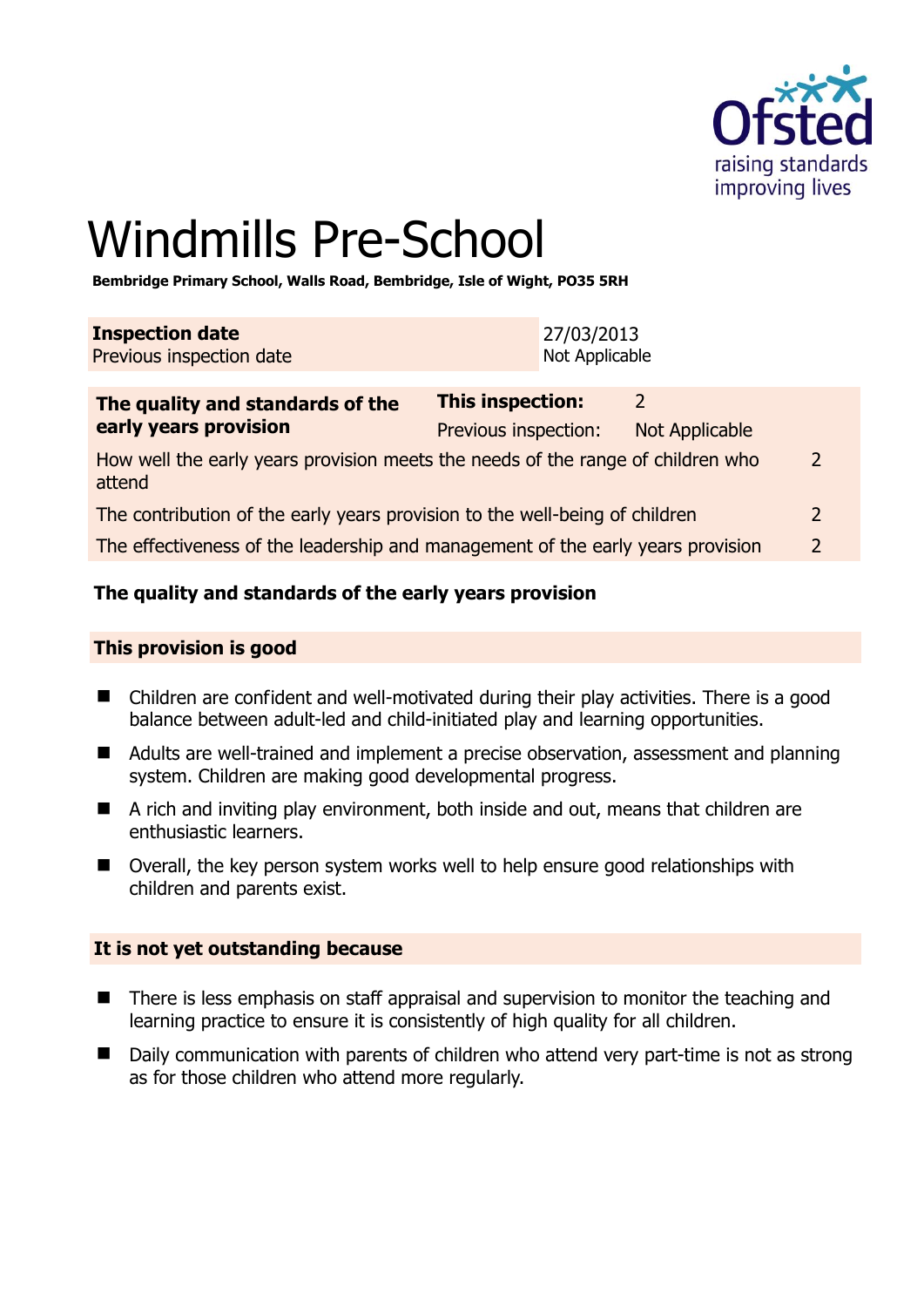### **Information about this inspection**

Inspections of registered early years provision are:

- $\bullet$  scheduled at least once in every inspection cycle the current cycle ends on 31 July 2016
- scheduled more frequently where Ofsted identifies a need to do so, for example where provision was previously judged inadequate
- **•** brought forward in the inspection cycle where Ofsted has received information that suggests the provision may not be meeting the legal requirements of the Early Years Foundation Stage or where assessment of the provision identifies a need for early inspection
- **•** prioritised where we have received information that the provision is not meeting the requirements of the Early Years Foundation Stage and which suggests children may not be safe
- scheduled at the completion of an investigation into failure to comply with the requirements of the Early Years Foundation Stage.

The provision is also registered on the voluntary and compulsory parts of the Childcare Register. This report includes a judgment about compliance with the requirements of that register.

#### **Inspection activities**

- The inspector observed play and learning activities and tracked children, indoors and out.
- The inspector undertook a joint observation with the manager.
- $\blacksquare$ The inspector had discussions with the manager and one of the directors regarding leadership and management.
- The inspector looked at a sample of children's progress records, planning and had discussions with staff relating to safeguarding and welfare.
- The inspector spoke to some parents to gain their views of the setting and looked at the questionnaire.

**Inspector** 

Loraine Wardlaw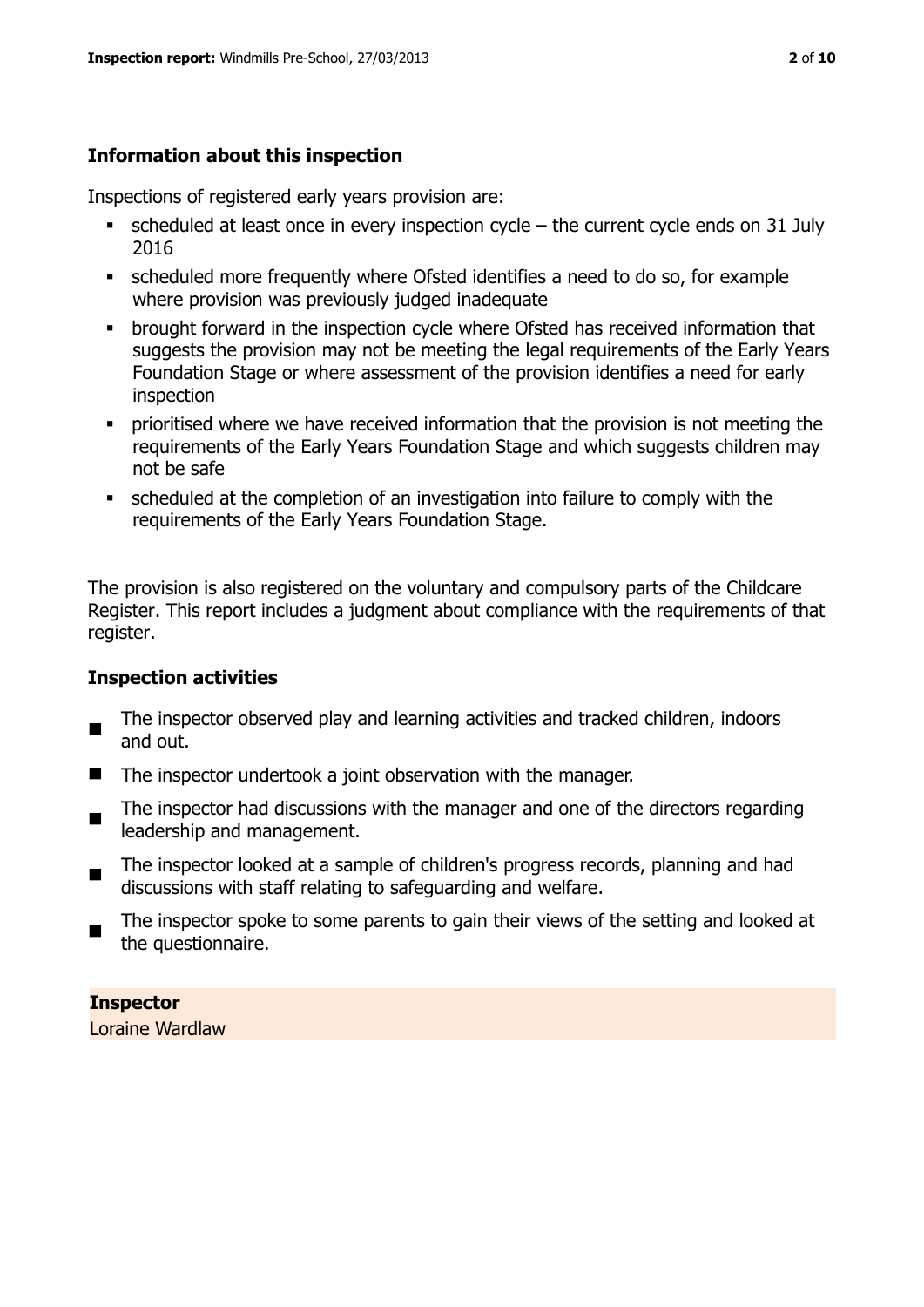#### **Full Report**

#### **Information about the setting**

Windmills Pre-School is managed by a limited company with charitable status. The preschool re-registered to its new site in 2012. It operates from a purpose built mobile unit within the grounds of Bembridge Church of England Primary School, in Bembridge, on the Isle of Wight. There is ramped disability access to the building. All children have access to a fully enclosed outdoor play area.

The pre-school is registered on the Early Years Register and the voluntary and compulsory parts of the Childcare Register. The pre-school receives funding for children aged three to four years. There are currently 25 children on roll. The pre-school is open each weekday from 9am to 3pm during term time. Children attend for a variety of the sessions; either morning, afternoon or for the whole day. Children attend from the local community and surrounding area.

There are six members of staff who work with the children. The manager has a level 6 qualification, two staff hold qualified teacher status and two are qualified to level 3 in early years. The pre-school receives support from the local authority.

#### **What the setting needs to do to improve further**

#### **To further improve the quality of the early years provision the provider should:**

- $\blacksquare$  strengthen the system for staff appraisal and supervision with emphasis on personal effectiveness in delivering consistently high teaching and learning experiences to all children.
- $\blacksquare$  strengthen the systems to communicate with parents each day, particularly for those children who only attend once a week.

#### **Inspection judgements**

#### **How well the early years provision meets the needs of the range of children who attend**

Children across the pre-school benefit positively from their early years experience. Overall, all children are aided successfully to make developmental progress from their starting points. This is because of the stimulating, enabling and welcoming play areas of the preschool and the individual support they receive from the practitioners. The adults support children's learning and development well, because they have a good understanding of the Early Years Foundation Stage framework and fully understand how young children learn.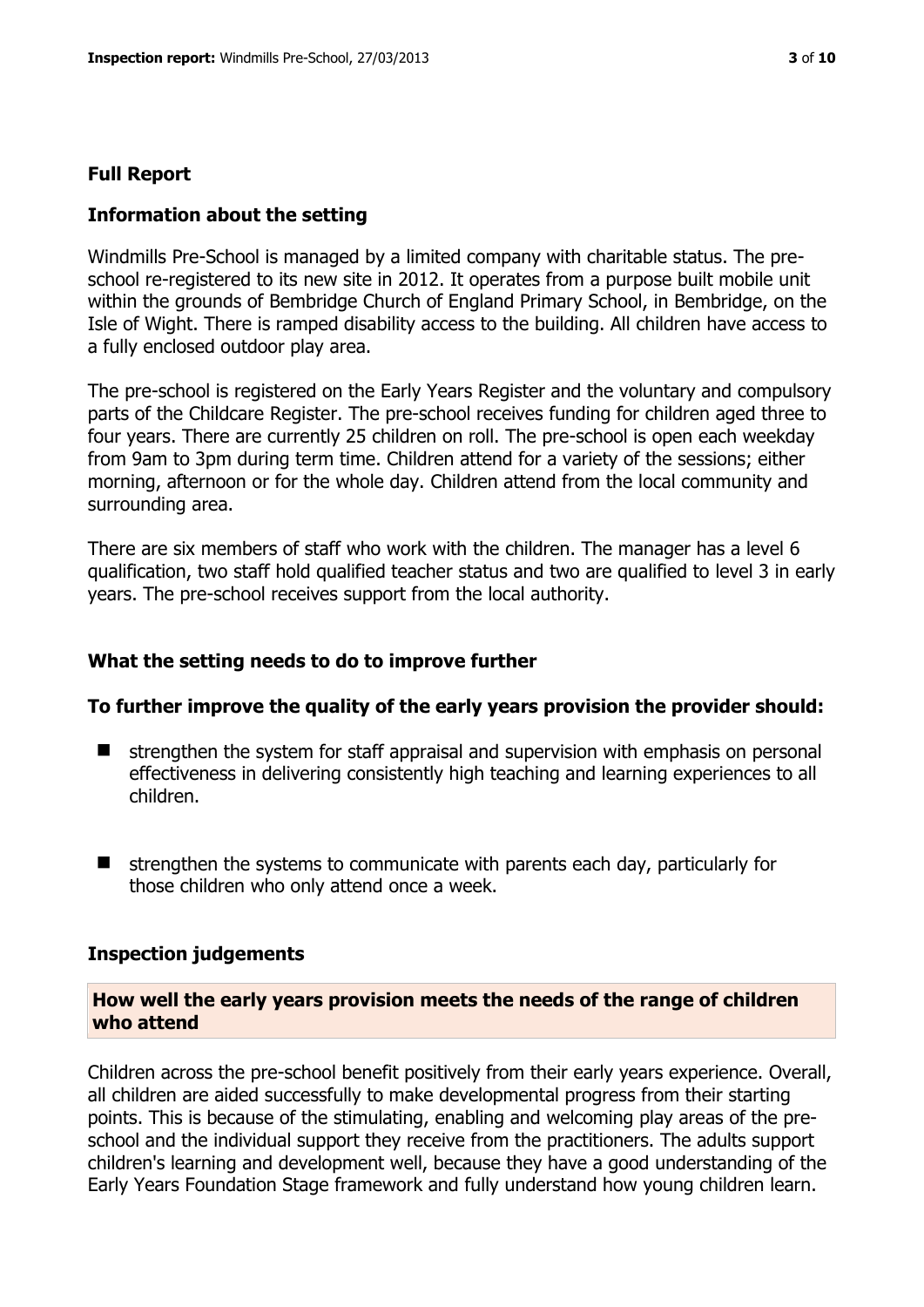Most are knowledgeable about the needs of the different ages and groups of children attending. For example, a group of children are eager to join in and become highly engaged in the well-planned Easter egg hunt outdoors. Boys and girls take a clip board and pencil with a sheet of numbered eggs on and excitedly run around the outdoors to find the hidden numbered eggs. When they find an egg, they recognise the number, match it to their sheet, count and calculate how many they need to find. Children are developing valuable mathematical skills. The adult planning is focused around the needs of their key children although all children who are interested access the activities. This includes children very new to the setting, although the support they receive from the adults is not always as effective for them. The adults monitor children's speech and language development and provide additional adult focused activities to encourage every child to be a talker. Puppets and props are used well to promote communication and language during small group times. Adults are clear on their teaching and learning aims during a letters and sounds activity. Children are keen to take part and feel good about themselves when ' Bertie the bus' comes to them. The adult says their name, accompanied by a descriptive word beginning with the same letter. They listen well, take turns selecting objects and respond accurately to questions such as 'What sound does cake begin with?' Most adults have high expectations of nearly all children based on an accurate observation and assessment system. Learning records show that staff are tracking children's progress well across all seven areas of learning. Overall, accurate next steps are identified and shared with parents, with suggestions of 'activities for home' discussed. Children's next learning steps are linked to the adult-led focused planning to ensure children are progressing well in all areas. Children are enthusiastic and involved in making chocolate egg nests. For example, they spontaneously and excitedly exclaim 'Hey were making cakes; were making chocolate cakes' The adult is careful to use open questions to encourage children to think and respond, developing their communication and language skills. In addition, she introduces new vocabulary such as melting, liquid, solid and talks about healthy and unhealthy food.

#### **The contribution of the early years provision to the well-being of children**

All children are very settled, happy and show they feel secure in the rich and enabling environment. Overall, an effective key person and buddy system means young children form strong bonds with the adults, who are responsive to their needs. For example, each key person or buddy carries out the children's hygienic, nappy changing routine. Older children use the toilet independently and wash their hands unprompted because they are well aware of the routines to keep healthy. Staff remind them about putting their hand over their mouths when they cough because the 'germies' will come out. The adults pay particularly good attention to promoting healthy lifestyles. Water is located within children's reach for them to pour and drink when they feel thirsty. There is robust attention to cleanliness to minimise cross infection, with staff carrying out regular cleaning routines. Free-flow indoor and outdoor play means that children can have plenty of physical exercise and fresh air in the well-planned garden. Children enjoy developing their movement skills as they pedal tricycles skilfully manoeuvring around, using the space well. They have fun with the adult in the 'Bicycle hire' kiosk, stopping to pay their money and to take a ticket, talking about numbers and time. Children set out tyres and crates in a line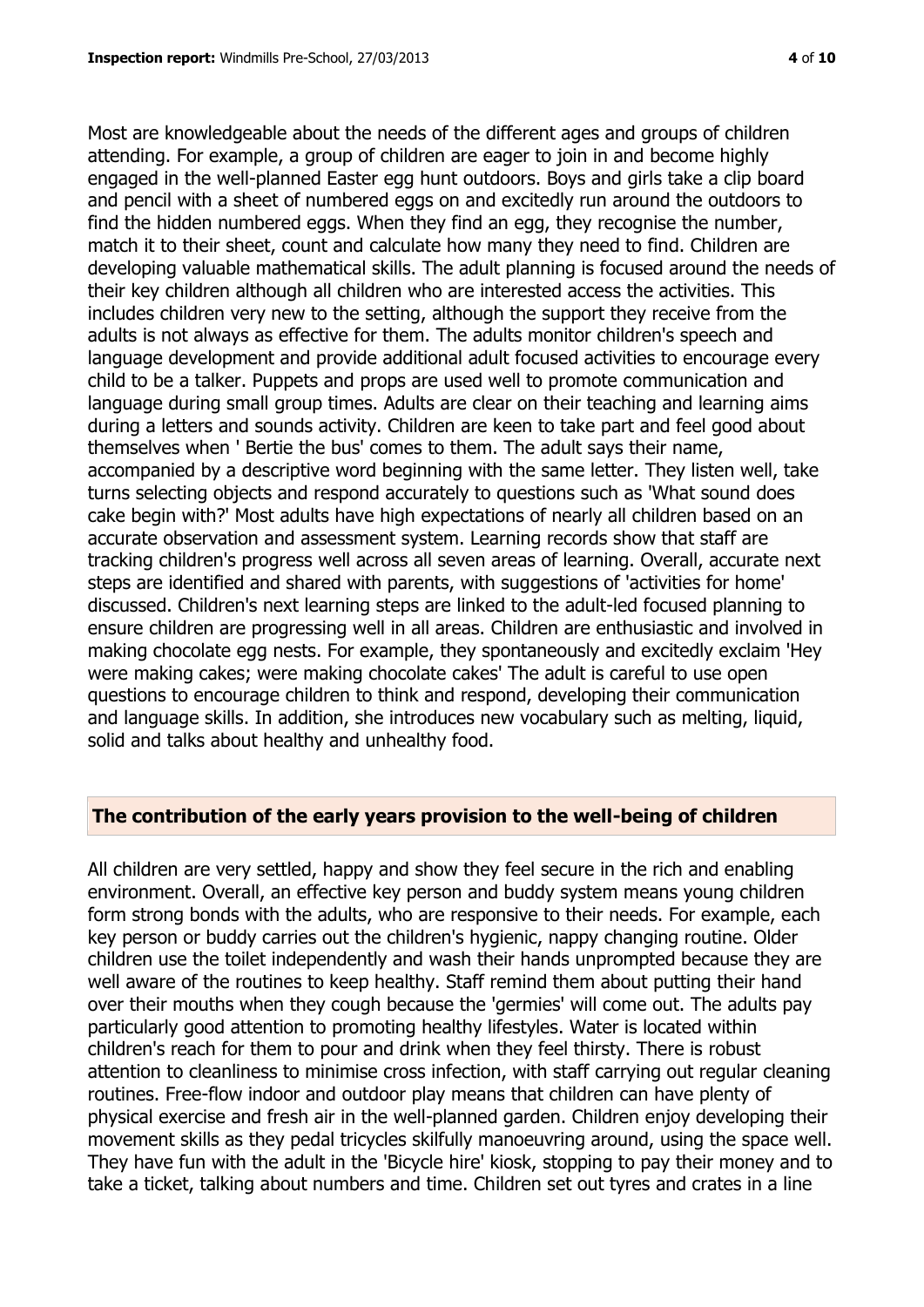and practise walking on them with their friends. All children behave extremely well. Overall, relationships between practitioners and children are strong. Staff are good role models for behaviour and offer praise and encouragement to the children they care for. The child-friendly, stimulating environment and well-chosen play resources effectively supports children's all round development. For example, children can view their work displayed at their height on the walls and talk about the three little pig's frieze they helped to make. Clearly defined play areas, such as construction, small worlds play and role play, mean children can make good choices in their play. All children show they feel safe and secure through the attention they receive from the practitioners. They are learning not to run indoors through clear guidance from the adults. The adults also give security and safety arrangements priority. For example, staff record on a wipe board how many children and visitors are present at designated times. The next stage in children's learning as they move from pre-school to the on-site school is managed well. Regular pre-school activities take place in the school hall, such as yoga, and the teachers and head teacher visits the pre-school regularly. This means that children become familiar where they are going and their new teachers.

#### **The effectiveness of the leadership and management of the early years provision**

The directors of the pre-school work collaboratively with the manager and staff to ensure the Early Years Foundation Stage requirements are effectively implemented. Suitable procedures are in place for the recruitment and vetting of staff. Safeguarding and welfare polices and procedures are implemented well by the management team. For example, they swiftly inform Ofsted of the newly appointed manager and ensure she meets their suitability criteria. All new staff receive robust induction to make sure they are fully aware of their roles and responsibilities. As a result, the adults have a secure knowledge of the child protection procedure to follow if they have any concerns regarding children's welfare. They are fully aware of each person's responsibilities and associated safeguarding documentation. Although regular staff meetings take place to talk about and evaluate all aspects of practice, the pre-school have not yet implemented staff supervision and appraisals. This is because it is a newly registered provision and the manager is new in post. Consequently, the system for performance management and professional development in relation to staff teaching and learning practice is not fully effective. However, the staff team are well trained with several individuals holding either a degree in early years or qualified teacher status. The manager and staff team have a clear picture of the pre-school's strengths and areas for improvement. The setting have very recently completed an Ofsted self-evaluation form, which accurately describes and benchmarks the work of the pre-school. A robust action plan is in place, with several priority points for development; for example, to develop a peer mentoring system. This demostrates they are reflective practitioners and the system to monitor the educational programme is effective.

Overall, partnership with parents is successful. Staff are welcoming and friendly when parents arrive, with staff greeting each family positively. However, communication at the end of the session for some families, particularly those who only attend one session a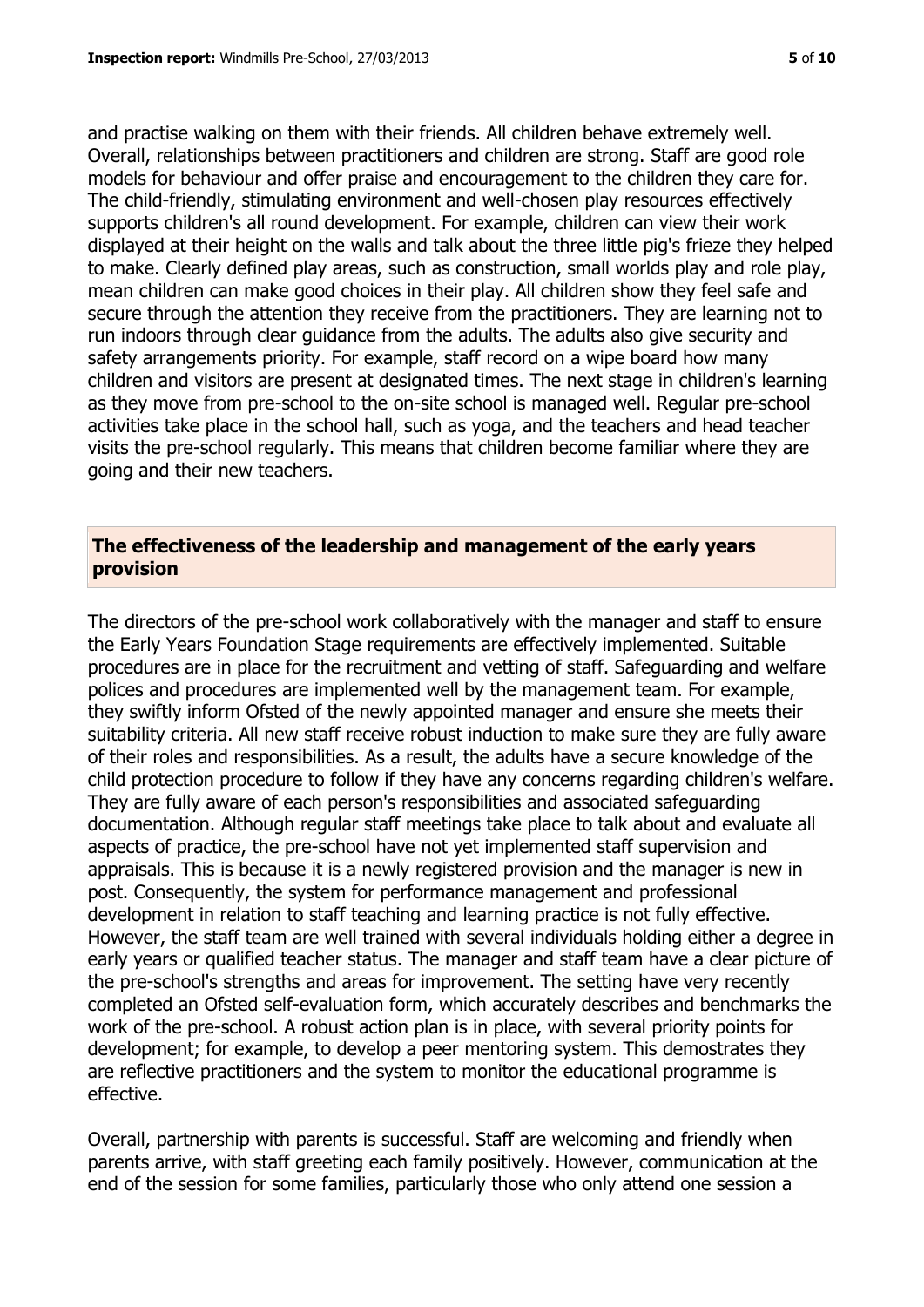week is less effective. This is because their key person is involved in a group activity and not available to hand over the child to the parents. Therefore, key information on care, learning and development is not always freely given to parents unless they prompt staff for information. However, a generic wipe board is available which records children's daily play activities and some children have home-pre-school link books. Overall, parents speak positively of the pre-school, the good environment, facilities and the flexible settling in policy. Parents receive a wealth of information about the pre-school before children commence and regular newsletters. A 'wow' board allows parents to give the setting observations from home, which can be included in 'weekly experiences' and followed through into planning. Partnerships with external agencies, links with the school and other providers are well established. They successfully help to promote consistency of children's care and support for their learning.

#### **The Childcare Register**

| The requirements for the compulsory part of the Childcare Register are | <b>Met</b> |
|------------------------------------------------------------------------|------------|
| The requirements for the voluntary part of the Childcare Register are  | <b>Met</b> |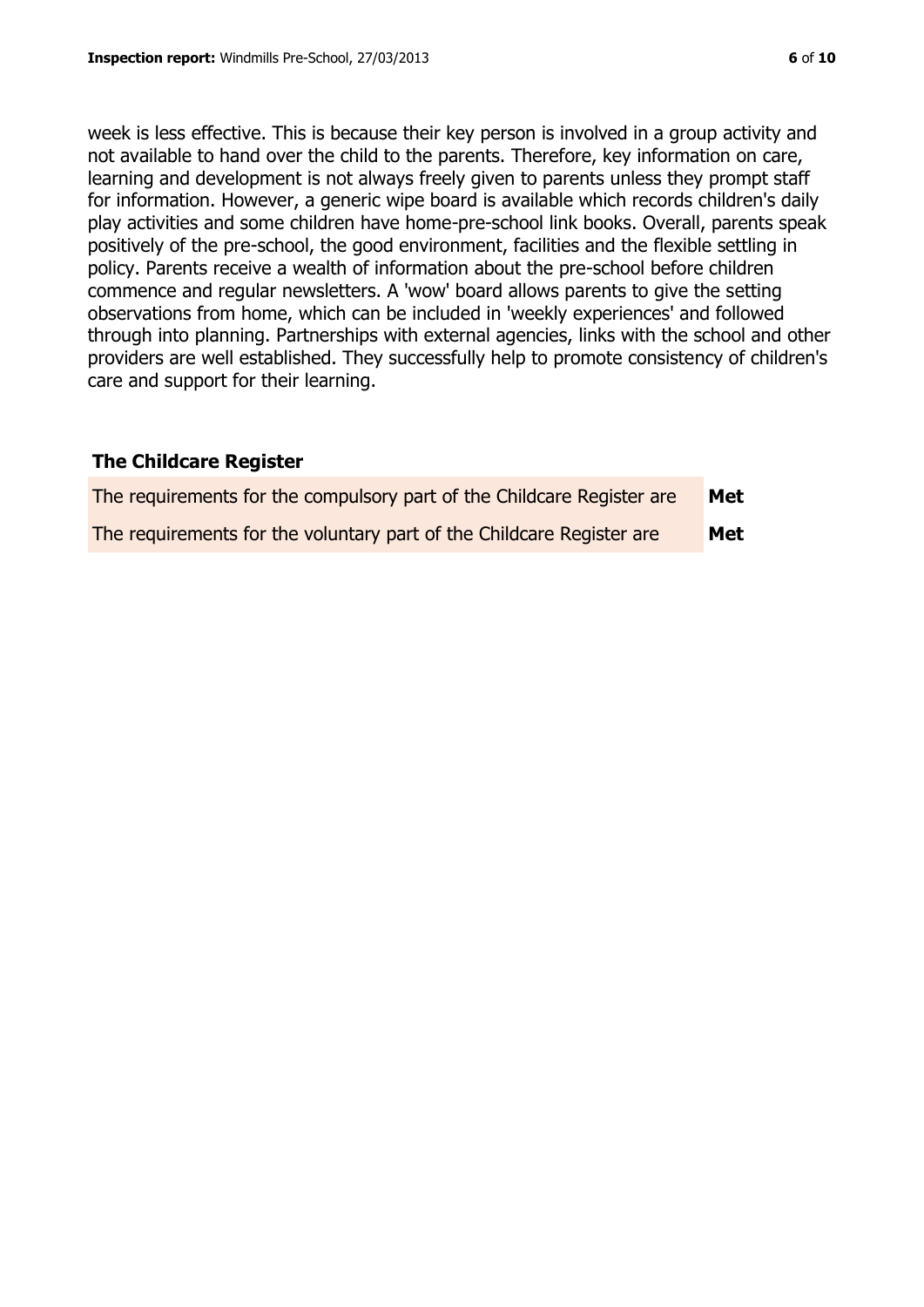# **What inspection judgements mean**

# **Registered early years provision**

| <b>Grade</b> | <b>Judgement</b> | <b>Description</b>                                                                                                                                                                                                                                                                                                                                                                 |
|--------------|------------------|------------------------------------------------------------------------------------------------------------------------------------------------------------------------------------------------------------------------------------------------------------------------------------------------------------------------------------------------------------------------------------|
| Grade 1      | Outstanding      | Outstanding provision is highly effective in meeting the needs<br>of all children exceptionally well. This ensures that children are<br>very well prepared for the next stage of their learning.                                                                                                                                                                                   |
| Grade 2      | Good             | Good provision is effective in delivering provision that meets<br>the needs of all children well. This ensures children are ready<br>for the next stage of their learning.                                                                                                                                                                                                         |
| Grade 3      | Satisfactory     | Satisfactory provision is performing less well than expectations<br>in one or more of the key areas. It requires improvement in<br>order to be good.                                                                                                                                                                                                                               |
| Grade 4      | Inadequate       | Provision that is inadequate requires significant improvement<br>and/or enforcement action. The provision is failing to give<br>children an acceptable standard of early years education and/or<br>is not meeting the safeguarding and welfare requirements of<br>the Early Years Foundation Stage. It will be inspected again<br>within 12 months of the date of this inspection. |
| Met          |                  | The provision has no children on roll. The inspection judgement<br>is that the provider continues to meet the requirements for<br>registration.                                                                                                                                                                                                                                    |
| Not met      |                  | The provision has no children on roll. The inspection judgement<br>is that the provider does not meet the requirements for<br>registration.                                                                                                                                                                                                                                        |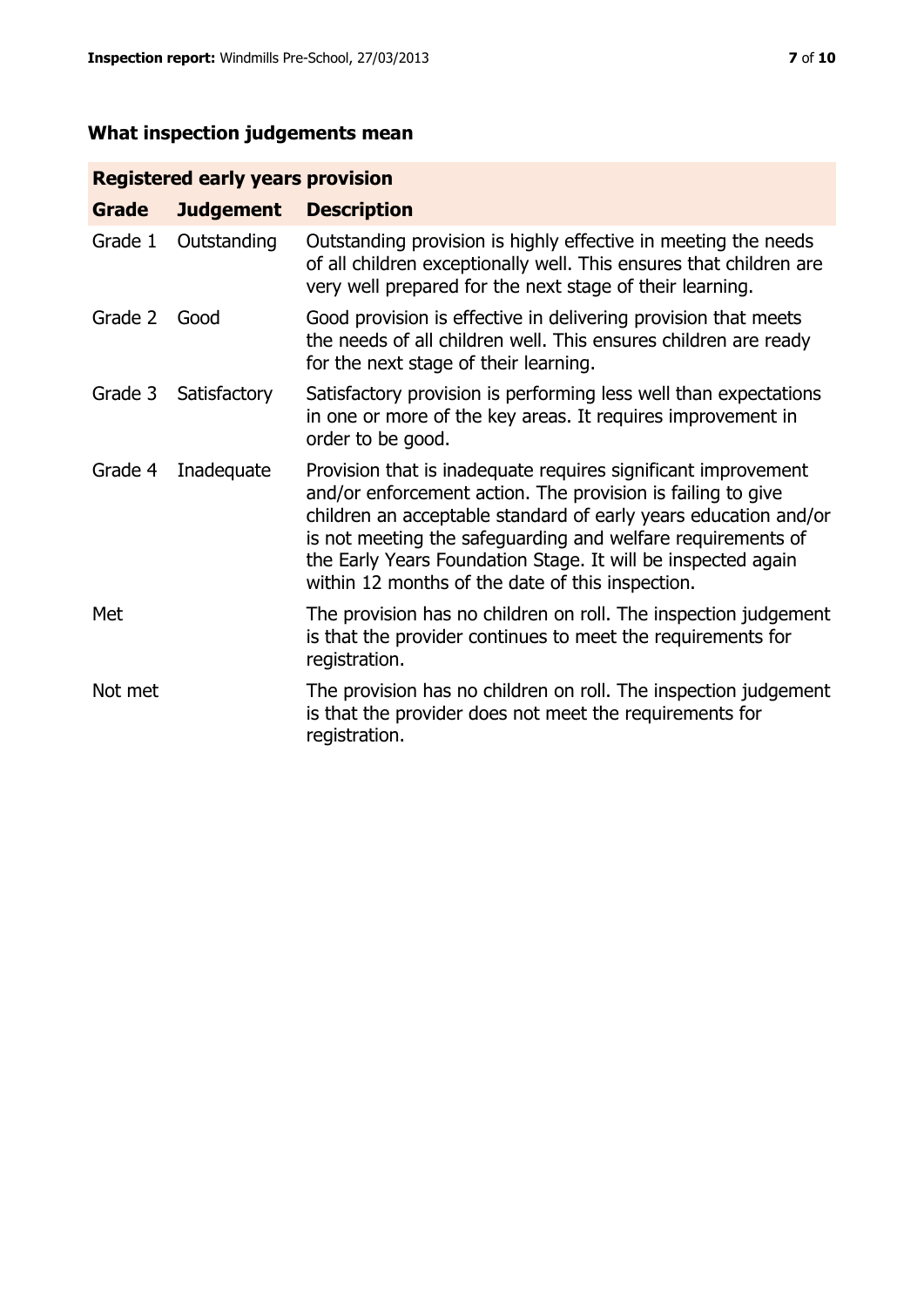#### **Inspection**

This inspection was carried out by Ofsted under sections 49 and 50 of the Childcare Act 2006 on the quality and standards of provision that is registered on the Early Years Register. The registered person must ensure that this provision complies with the statutory framework for children's learning, development and care, known as the Early Years Foundation Stage.

#### **Setting details**

| Unique reference number           | EY447958                 |
|-----------------------------------|--------------------------|
| <b>Local authority</b>            | Isle of Wight            |
| <b>Inspection number</b>          | 884646                   |
| <b>Type of provision</b>          | Full-time provision      |
| <b>Registration category</b>      | Childcare - Non-Domestic |
| <b>Age range of children</b>      | $2 - 4$                  |
| <b>Total number of places</b>     | 28                       |
| <b>Number of children on roll</b> | 25                       |
| <b>Name of provider</b>           | Windmills Preschool Ltd  |
| Date of previous inspection       | not applicable           |
| <b>Telephone number</b>           | 01983873575              |

Any complaints about the inspection or the report should be made following the procedures set out in the guidance *'Complaints procedure: raising concerns and making complaints* about Ofsted', which is available from Ofsted's website: www.ofsted.gov.uk. If you would like Ofsted to send you a copy of the guidance, please telephone 0300 123 4234, or email enquiries@ofsted.gov.uk.

## **Type of provision**

For the purposes of this inspection the following definitions apply:

Full-time provision is that which operates for more than three hours. These are usually known as nurseries, nursery schools and pre-schools and must deliver the Early Years Foundation Stage. They are registered on the Early Years Register and pay the higher fee for registration.

Sessional provision operates for more than two hours but does not exceed three hours in any one day. These are usually known as pre-schools, kindergartens or nursery schools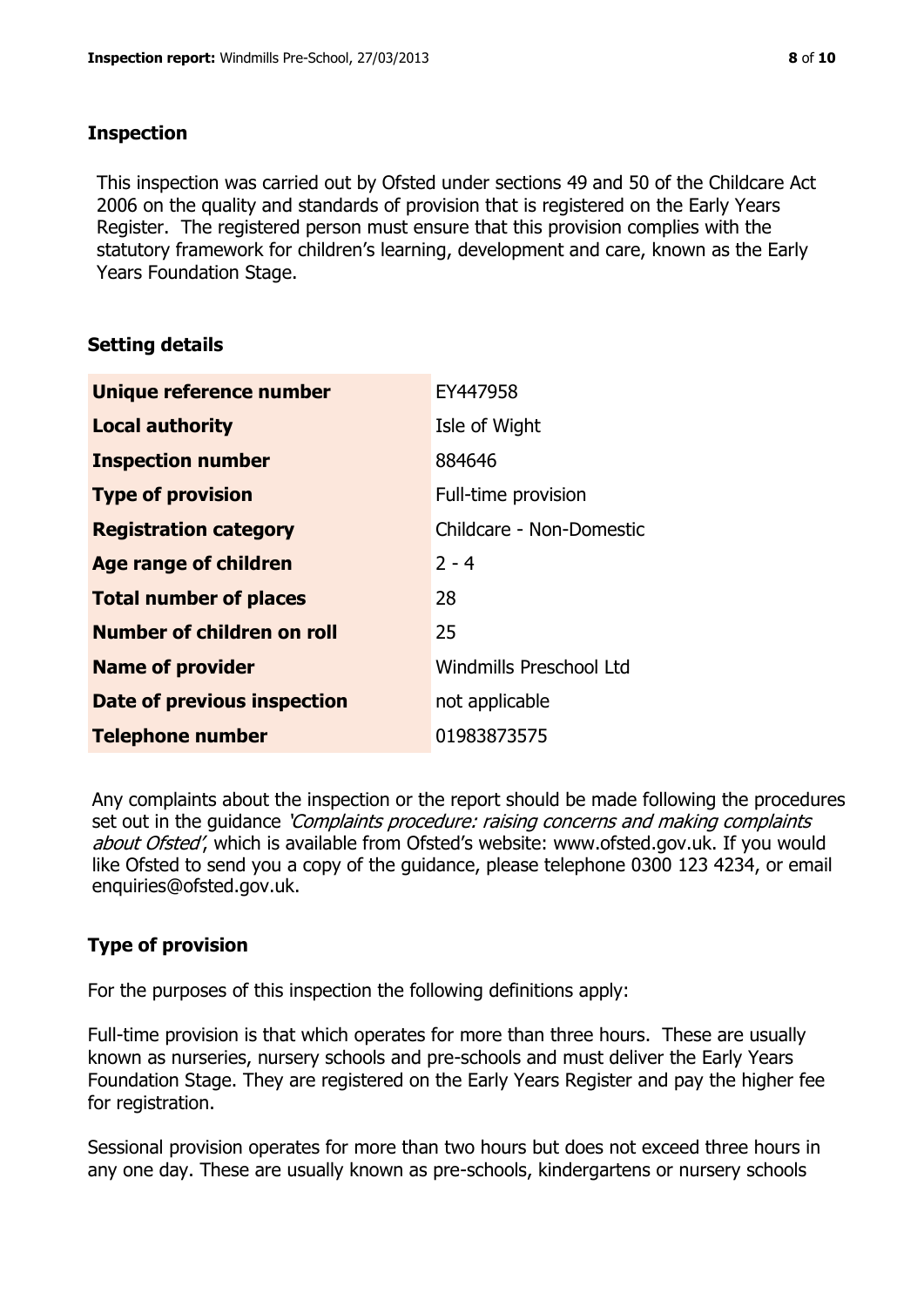and must deliver the Early Years Foundation Stage. They are registered on the Early Years Register and pay the lower fee for registration.

Childminders care for one or more children where individual children attend for a period of more than two hours in any one day. They operate from domestic premises, which are usually the childminder's own home. They are registered on the Early Years Register and must deliver the Early Years Foundation Stage.

Out of school provision may be sessional or full-time provision and is delivered before or after school and/or in the summer holidays. They are registered on the Early Years Register and must deliver the Early Years Foundation Stage. Where children receive their Early Years Foundation Stage in school these providers do not have to deliver the learning and development requirements in full but should complement the experiences children receive in school.